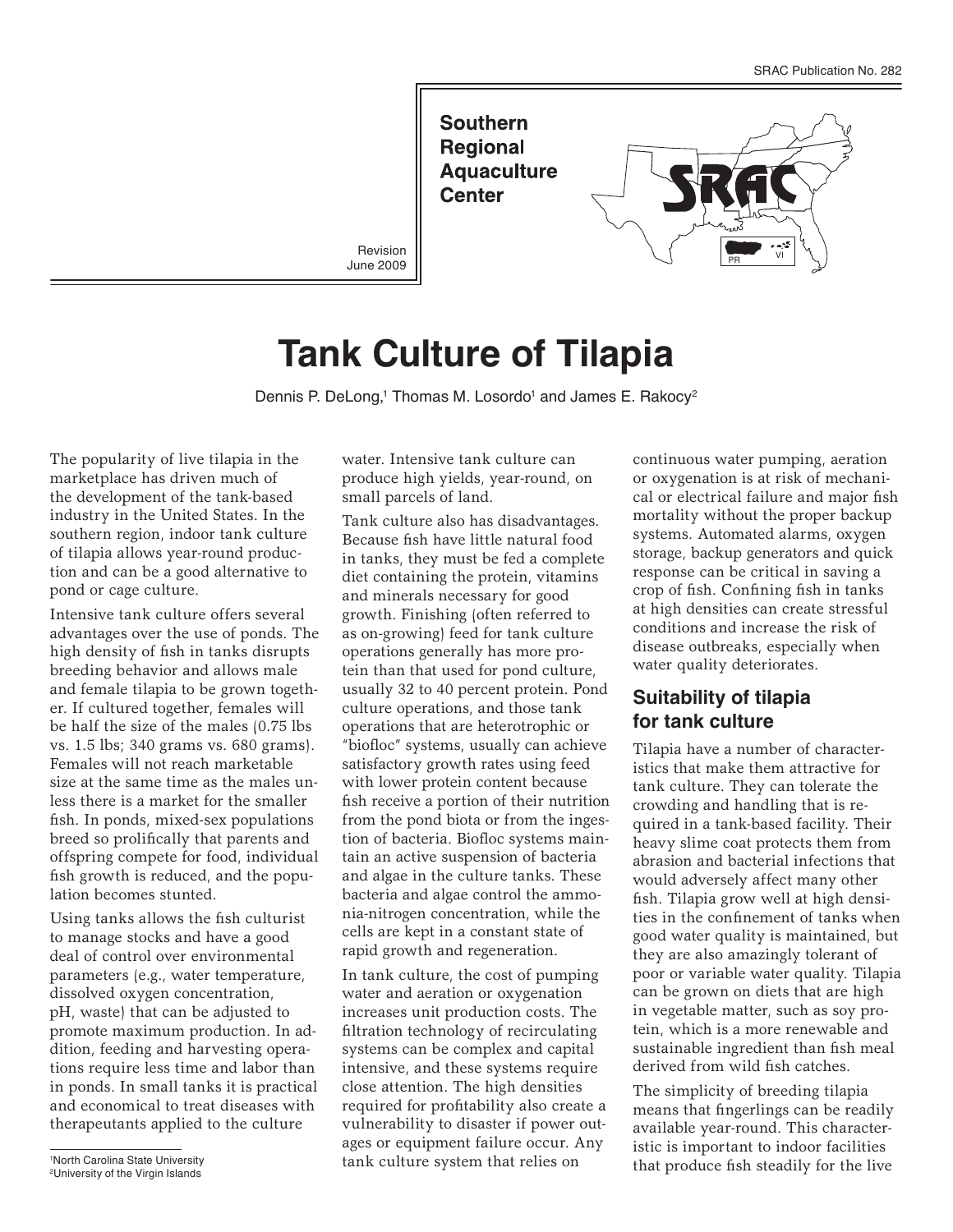market and its customers, which can then rely upon a constant, predictable supply. Fillet yield of most tilapias is 30 to 35 percent of the whole body weight, so 65 to 70 percent of the processed fish is discarded if it is not sold as a live or whole product. Therefore, the more profitable product is the whole/live form.

## **Species selection**

A number of tilapia species have been cultured in the U.S. With the growth of the tilapia industry and stocks moving from state to state, there has been considerable mixing of strains. Among the reasons for selective breeding, genetic selection, and examination of hybrids has been the improvement of growth rate, cold tolerance and fillet yield, and more desirable color variations for the marketplace. The most popular species currently cultured are the Nile tilapia (*Oreochromis niloticus*) and the blue tilapia (*Oreochromis aureus*). However, other species such as the Mozambique tilapia (*Oreochromis mossambicus*) and several hybrids are also cultured. While *O. niloticus* can survive temperatures as low as about 10 ºC (50 ºF), *O. aureus* can survive to about 7 ºC (45 ºF) but has a slower growth rate. Although these temperatures may be the lethal limits, water temperature in the 10 to 16 ºC (50 to 60 ºF) range can stress tilapia, reduce their feeding behavior, and make them more vulnerable to disease.

Tilapias' tolerance of lower temperature may make it possible to overwinter stock in some areas of the U.S., but cold tolerance can be viewed as a negative characteristic by state agencies worried about the survival of escaped fish. As with any aquaculture specie, it is prudent for the prospective aquaculturist to consult regulatory agencies early in the planning process.

# **Types of culture systems**

The successful tank culture of any fish specie is highly dependent upon maintaining good water quality. This is accomplished by aeration, oxygenation, and frequent or continuous water exchange to renew dissolved oxygen (DO) content and remove

waste products. Culture systems that discard water after use are called flow-through systems, while those that filter and recycle water are called recirculating aquaculture systems (RAS), recycling or water re-use systems. Each type has advantages and disadvantages.

#### **Flow-through tank systems**

Flow-through tank systems depend on constant or periodic water exchange to flush out fish waste products. Exchange rates are determined by the available water quality and quantity, the fish biomass, and feeding rates. As a rule, the volume of water needed for a facility is the amount required to replace 100 percent of the tank water every 90 to 120 minutes.

Flow-through systems often are not suitable for commercial tilapia tank culture. Tilapia are warmwater fish that grow best when the water temperature is in the low to mid-80 °F range (approximately 27 to 29 °C). Unless incoming water is from a geothermal source or is warmed, it will be too cool for optimum growth. Warming large volumes of incoming water is generally not economically feasible. Operations with a constant source of heated water, such as a geothermal or low-cost waste heat source, might be economically viable.

Using surface waters for tank culture is not advisable, although there may be exceptions. The quantity of surface water available may vary during a drought, and its quality can vary because of rainfall runoff, agricultural activity or other development activity in the watershed area. Groundwater is a better source, but it is advisable to gather as much history as possible on the water quality of a site before developing the culture operation. Water from shallow wells may contain organic matter and unacceptable levels of ammonia or hydrogen sulfide gas. Geothermal water sources may have levels of dissolved minerals that affect fish health. It might be possible to treat groundwater before using it, though the operator would need to determine whether treatment is economically feasible.

Water discharged from flow-through tank systems may pollute receiving

waters with nutrients and organic matter. Under the regulatory structure of the U.S. National Pollutant Discharge Elimination System (NPDES), the discharge of effluent water may require a permit, with required periodic testing and oversight, based on the following two criteria: 1) annual production must total at least 100,000 pounds (45,400 kg) of product, and 2) discharge of effluent water must occur for more than 30 days annually. These are federal rules, but states are allowed to determine whether one or both conditions must be met before requiring a permit.

Large facilities that exceed the production level of the first criterion should try to use the effluent for crop irrigation or treat it on site and not discharge it off site for more than 30 days of the year. A permit may also be required, at the discretion of the state regulatory agency involved, if any complaint is received. It is prudent, therefore, for the prospective aquaculturist to know the rules of the controlling regulatory agency during the early stages of facility planning and design.

#### **Recirculating aquaculture systems (RAS)**

Recirculating aquaculture systems, despite earlier failures, have become more common and more economically viable because of advancements that accomplish the required unit processes: solids removal, biological nitrification, oxygenation, and dissolved gas management. Recirculating systems must be designed to accomplish these processes with less new water input in an economically sustainable manner. Sand filters have largely been replaced by better types of solids removal devices such as bead filters and screen filters. Granular plastic media (bead) filters have undergone extensive development and improvement and are readily available from commercial suppliers. Screen filters that use rotating drums or discs are also widely used. These filters remove solids well, lose very little energy as water passes through them, and discharge very little water during the cleaning process.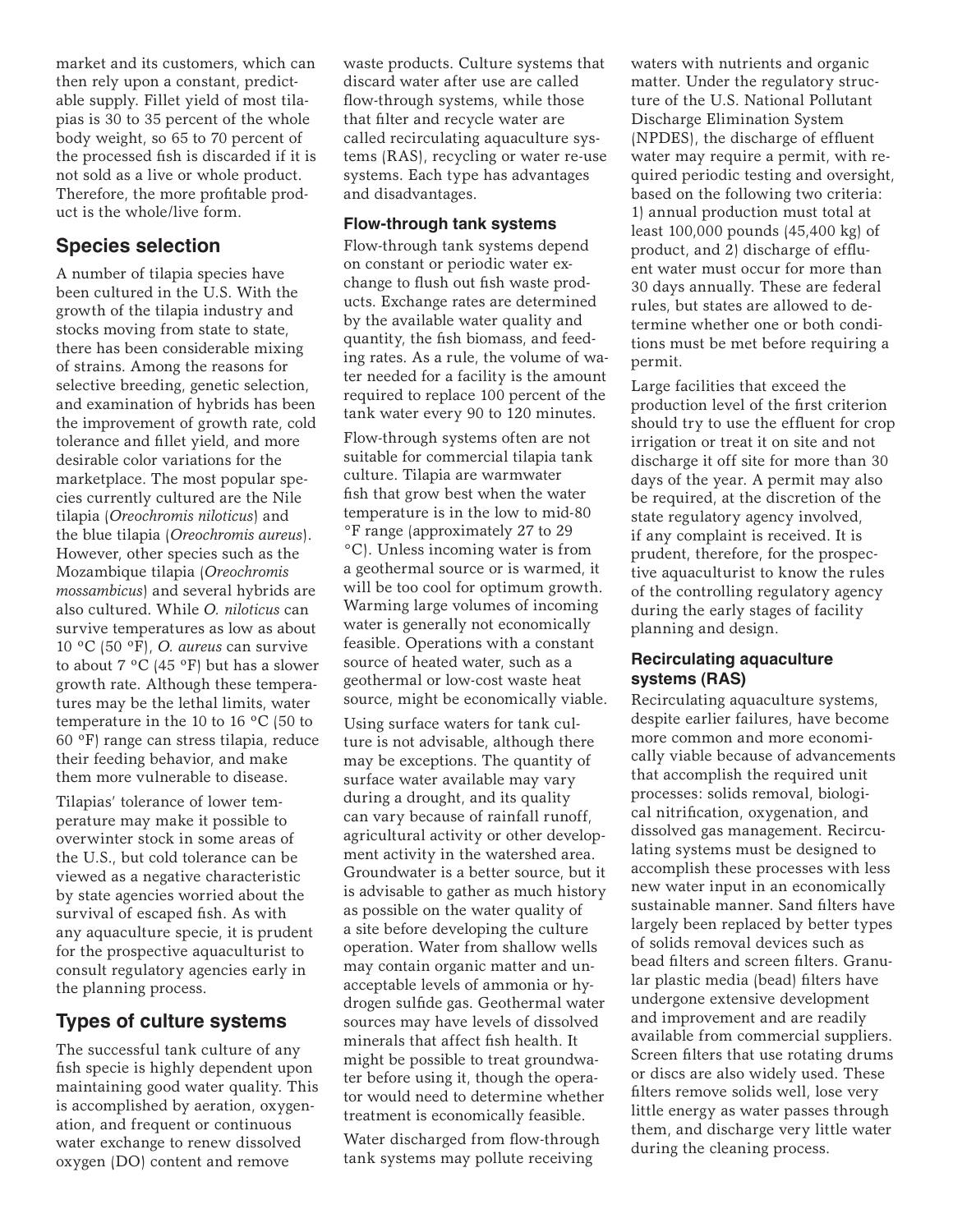Recirculating systems for tilapia culture have a number of advantages. They can be located in areas that do not have sufficient water resources for pond aquaculture. They can be located closer to markets and infrastructure, such as highway connections and utilities. Indoor operations protect the fish stock from seasonal variations in temperature, allowing year-round production that satisfies constant market demand. Depending upon the manager's adherence to good operating procedures and the quality of incoming stock, isolating recirculating tanks from each other promotes biosecurity by controlling the introduction and spread of diseases or parasitic organisms. In some states it is easier to obtain tilapia culture permits for indoor, recirculating systems because there is less chance that these non-native fish will escape.

There are also disadvantages to recirculating aquaculture systems. Probably the greatest problem is the large capital investment required for building and starting up facilities. The need for specialized equipment and thermally efficient buildings significantly raises the cost of getting into the business. Economic analyses for the southern region have shown that the minimum production required for proper cash flow is about 200,000 to 250,000 pounds of live weight tilapia annually. The cost of constructing and starting up a facility with this capacity can exceed \$750,000. If funds must be borrowed, a large debt to equity ratio may not be economically viable.

More detailed information about recommendations for the design and operation of recirculating aquaculture systems can be found in SRAC publications 450-459, available at: *http://srac.tamu.edu/*.

## **Culture tank design**

Tanks for culturing tilapia can be of different sizes and shapes as long as they allow for the effective removal of waste solids. Tilapias produce a solid waste that is well-suited for removal from culture tanks. When fed commercial fish feeds, they produce fecal strings held together in a mucous membrane that maintains the feces in

a relatively large, filterable size. The longer these solids remain in the tank, the smaller they become (as they disintegrate) and the more waste ammonia they generate, so tanks should be designed for the rapid and efficient removal of waste solids. All manner of tank shapes have been used for culturing tilapia, including square, rectangular, round, oval, octagonal and "D-ended" or "racetrack" configurations. The most desirable tanks are those that effectively remove solids at an affordable cost while using valuable floor space efficiently.

Round or octagonal tanks have a circular flow pattern that moves settleable solids toward a central drain, which is usually screened to prevent fish escape. In tanks with an internal standpipe, the center drain can be fitted with a larger outer pipe (sleeve) with notches at the bottom to remove water from the bottom of the tank where solids are concentrated. External standpipes are easily adjusted to accommodate increased water flows during the culture cycle, while maintaining the same water level in the tank. Tank drains must have screens, slots or some type of open area to prevent clogging that might cause the tank to overflow. Double drains, which create an effluent flow stream with greater solids concentration, perform well and are widely recommended.

If tilapia fecal material is not quickly removed from the tank, the mucous membrane will trap gases generated by bacterial decay and cause the fecal string to float. For this reason, some tanks have an additional surface drain at the center (standpipe) or on the tank sidewall to remove surface water and floating solids.

Research has shown that round or octagonal tanks with flat bottoms have better solids removal than those with sloped or cone-shaped bottoms. The slope may prevent solids from moving to the center drain. Tanks with flat bottoms also are simpler and less costly to build.

#### **System design**

System design should be approached in a reverse manner. The final desired fish size and total weight of the harvest is determined, a maximum fish density is established, and assumptions about mortality rate are applied to arrive at initial stocking numbers. Maximum density dictates the maximum daily feed rate, which is usually 1.0 to 1.5 percent of the biomass for market-size fish of 1.5 pounds (680 grams) each. This biomass density (lbs/gal or kg/m3) is a design parameter that is highly dependent upon the type and size of filtration technology used. Efficient solids filtration makes it possible to use higher feed rates and still keep the system operating within safe limits of dissolved oxygen, dissolved ammonia, pH and suspended solids.

Systems that rely solely on aeration, without supplemental pure oxygen gas, are limited to lower maximum biomass densities unless solids removal is highly efficient and the suspended solids concentration is low. The general rule of thumb is that highly aerated systems in which fish are fed for good growth have a maximum biomass density of about 0.25 pound per gallon $(30 \text{ kg/m}^3)$ , although some operators report achieving maximum fish densities of 0.5 to 0.6 pound per gallon (60 to 72 kg/  $m<sup>3</sup>$ . Vigorous aeration is necessary to dissolve enough oxygen in the water, especially in the warm water used for tilapia culture. But vigorous aeration re-suspends and fractures solids that should be quickly removed from the tank in order to maintain good water quality conditions. In systems where supplemental oxygen is applied and vigorous aeration is not used, maximum fish density can often exceed 0.50 pound per gallon  $(60 \text{ kg/m}^3)$ , and some system designs routinely use a maximum of 0.75 to 1.0 pound per gallon (90 to 120 kg/ m<sup>3</sup>). For commercial operations, the expense of supplemental oxygen can often be offset by the significant increase in maximum biomass density.

The key to a well-designed system is the efficient removal of solids, because this makes it easier to control other water quality parameters. When waste solids do not remain in the tank and break down into increasingly finer particles, there is less dissolved ammonia and carbon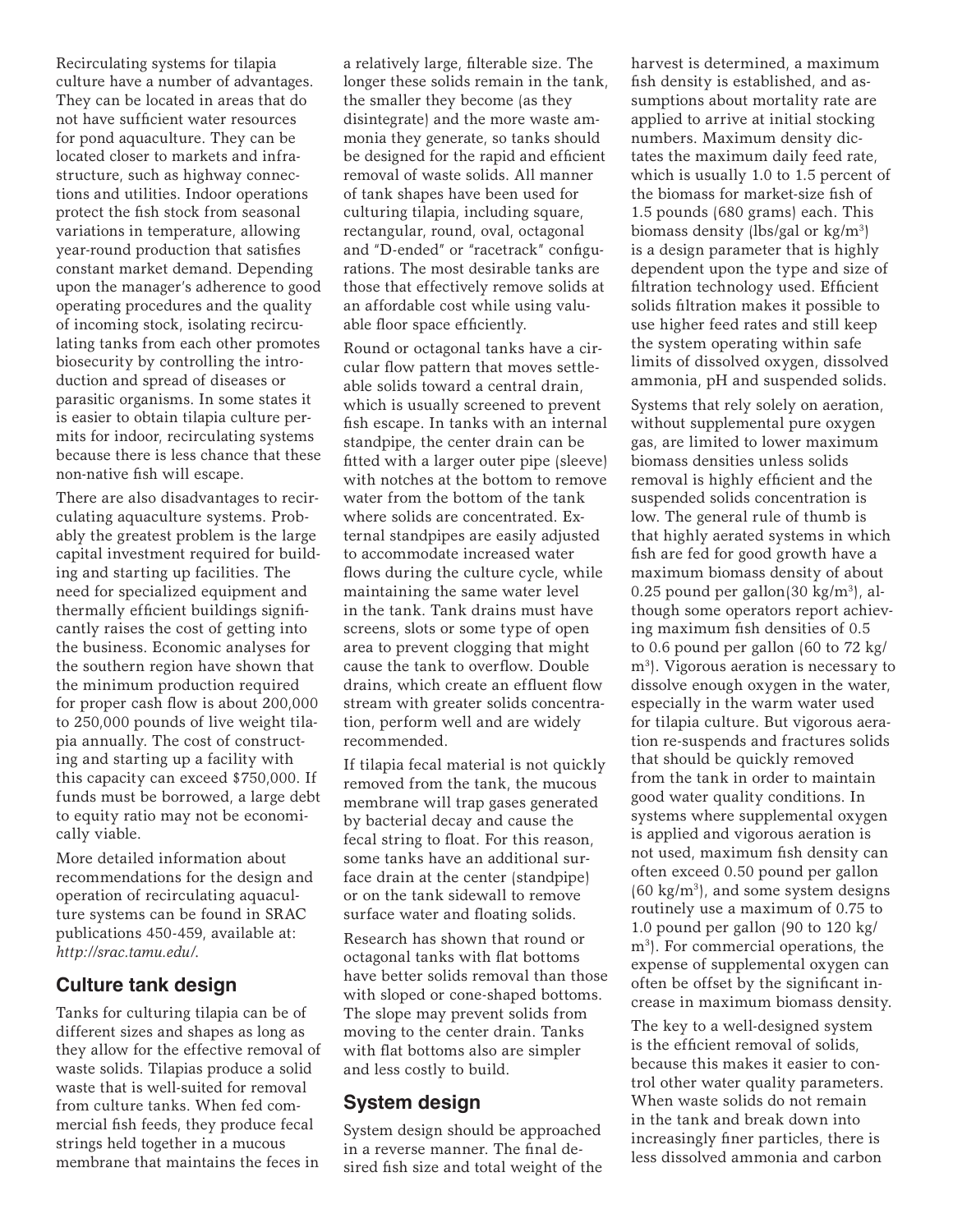dioxide and a lower oxygen demand. With lower carbon dioxide concentrations, the pH of the system water is more easily maintained for proper biofilter performance.

# **Tank stocking and density**

The tank culture of tilapia can have higher labor and energy costs for pumping water and heating water than pond culture methods. As a result, the most efficient strategy for operating tanks is to keep the biomass at or near the maximum system carrying capacity and maximize feed input, while minimizing the costs of labor and energy. The maximum carrying capacity of a tank should allow for maximum feed conversion efficiency throughout the production cycle. While it is certainly possible to grow fish using a "put and take" scheme—harvesting larger fish and replacing them with smaller fish this type of stock management can be problematic in a number of ways. The larger fish of a mixed population will compete with smaller fish for feed. Different size fish within a population may require different size feeds. Sorting and harvesting larger fish can be labor intensive and stressful on the fish in the tank. And, it is nearly impossible to distinguish genetic runts from other small fish in the mixed cohort population. Genetic runts do not have potential for good growth and should be identified and removed as early in the production cycle as possible.

The opposite extreme of tank management—stocking fry or fingerlings as a batch directly into the final growout tank—is usually not recommended. A large tank requires a large pump and filtration equipment, which is an inefficient use of resources for such a small initial biomass. The alternative is to use a phased approach, initially stocking fry or fingerlings into smaller, more manageable nursery tanks with smaller volumes of water and smaller pumps and filtration components, and then growing the population until maximum tank capacity is reached. During that phase of growth, average fish size and overall tank biomass increase. As fish

biomass and total daily feed increase, water flow through the tank and filtration system must be increased to provide more aeration and biofiltration. When the maximum flow rate or pumping capacity is reached, the tank is at its maximum carrying capacity and the fish are moved to a tank or tanks with greater volume and a filtration system of greater capacity.

This phased approach improves biosecurity, disease control and feed management throughout the growout process. Newly introduced cohorts of fry or fingerlings can be isolated from other populations within the facility to help prevent or control the introduction and spread of disease. As a growout history is developed with a cohort of fish, that cohort can be moved into other areas of the facility with greater confidence that they are healthy. The phased growout strategy also improves population data collection. Fish can be sampled during the transfer process to verify their numbers; determine average weight, growth rate and feed conversion ratio (FCR); and more accurately adjust feed rates for the upcoming phase. Fish transfers are opportunities to grade the fish and split the population according to average size.

# **Tilapia breeding and fry production**

Breeding tilapia is a relatively simple procedure. Regularly producing large numbers of high-quality fry, however, requires greater attention, good broodstock, high-quality feeds, and proper disease controls. While mating can occur and fry can be produced from ratios of one or two females per male, commercial hatcheries usually use four or five females per male. Using a high ratio of females to males is acceptable if the males are superior, since they will theoretically pass their genes on to many fry. These fry, however, should be used only for growout and not for further selective breeding.

Tilapia are commonly bred in tanks. Brood fish are stocked at a rate of 0.06 to 0.14 pound of brood fish per square foot (0.29 to 0.68 kg/m<sup>2</sup>) of

tank bottom. They produce approximately 0.14 to 0.23 fry per square foot  $(1.5 \text{ to } 2.5/\text{m}^2)$  per day. Within 10 to 15 days after stocking brood fish, newly hatched fry can be captured with a dip net and transferred to a nursery unit. Fry that avoid capture prey on subsequent spawns and reduce production. After 1 to 2 months, the tank must be drained to remove all juvenile fish and begin another spawning cycle. Breeding can be better controlled when net enclosures (hapas) are floated in tanks. Male and female brood fish, which have been kept apart, are stocked into the hapa to begin breeding. A sex ratio of two females to one male is used to produce large quantities of fry. The optimum stocking density ranges from 0.5 to 1.0 fish per square foot  $(5.4 \text{ to } 10.8/\text{m}^2)$ . Small brood fish (0.25 lb, 115 grams) make handling easier, although larger brood fish may be used. The brood fish are fed high-quality feed at a rate of 2.0 percent of their body weight per day.

The most efficient method when hapas are used is to collect eggs at 5-day intervals and incubate them in hatching jars. Eggs are collected by passing a 4-inch PVC pipe float underneath the netting material from one end of the hapa to the other end to concentrate the brood fish in one end. The brood fish are captured individually with two small scoop nets—a large-mesh inner net and a fine-mesh outer net. The nets are held in one hand while the fish is held with the other hand, which is gloved to prevent injury from the dorsal fin. Using a finger to open the fish's mouth, the fish is moved quickly up and down in the water with the nets underneath to wash out any eggs the fish may be incubating in its mouth. Occasionally, a fish will expel its eggs as it is being captured. With a double-net scoop net system, the eggs fall through the large mesh net and are retained by the small mesh net. The large mesh net prevents the fish from crushing the eggs. After each fish is inspected, it can be returned to the other end of the hapa. This method produces approximately one fry per square foot  $(10.8/m<sup>2</sup>)$  per day.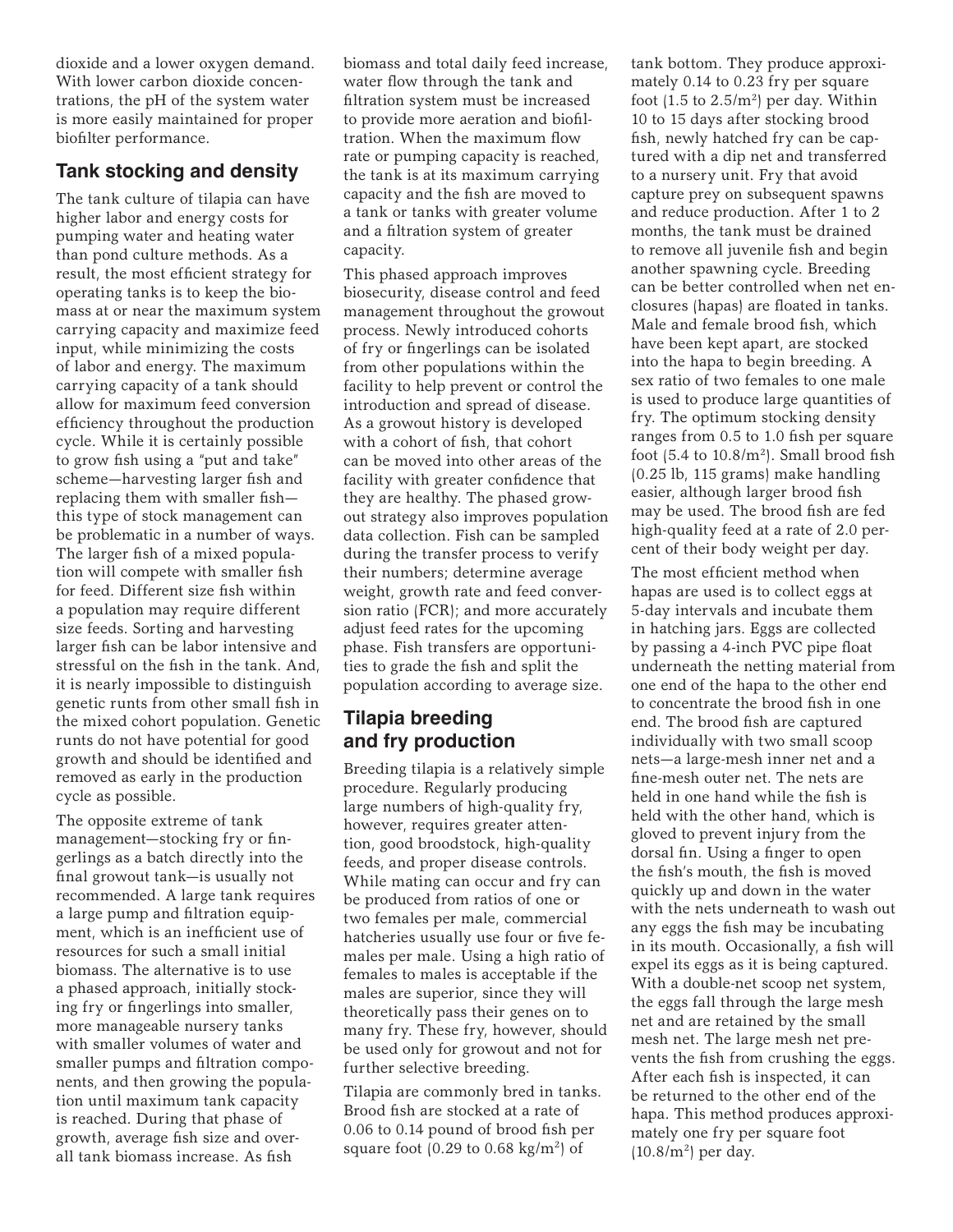## **Monosex culture**

The culture of nearly all-male populations is being conducted with good success. All-male populations have better growth rates than mixed-sex populations because there are few slower-growing females, which convert some feed into egg production. There are two methods for producing all-male tilapia fingerling batches: 1) sex reversal of fry using a synthetic male androgen (17-alpha methyltestosterone) administered in feed for 28 days post-hatch; and 2) spawning female tilapia with tilapia males that have two Y chromosomes. A third method, using interspecific hybridization of female *Oreochromis niloticus* and male *Oreochromis aureus*, has been described in the scientific literature and is sometimes used in countries where chemical sex reversal is prohibited. It is not widely used in commercial production in the U.S.

The sex reversal of fry can be conducted only by special permit from the federal government. The use of breeding males with two Y chromosomes is a patented method; broodstock is available to licensees from the patent holder.

# **Feeds and feeding**

One of the characteristics that make tilapias suitable for simple hatchery production is that new fry do not need specialized live feeds such as *Artemia*, rotifers or microalgae. They can be given commercial dry feeds, size 00 or 0, after they have absorbed their yolk sacs. The fine powder form allows some of the feed to float, encouraging surface feeding. Fry this size may eat as much as 20 percent of their body weight (biomass) per day.

At this stage, fry can be given special feed to reverse their sex. This special feed, which must be prescribed by and produced under the direction of a veterinarian, contains a small concentration of male androgen. For up to 28 days post-hatch, this feed is offered to the quickly growing and sexually undifferentiated fry. Properly administered, this feed produces populations of more than 90 percent male fish.

As the fry and fingerlings grow, progressively larger feeds should be offered. The strategy in choosing and changing feed sizes should follow the goal of always offering the largest size feed that the smallest fish of the population can consume. If feed is too large for the smaller members of the population, their feed intake will be reduced, their growth rate will decline, and there will be a greater size difference within the tank population. And by offering the largest size feed that the fish can consume, individual fish will expend less energy in the feeding process.

In their natural environments, tilapias are detritus feeders. They feed by "grazing," and for longer periods than predator fish that pursue and capture prey. Therefore, it is possible to use an extended feeding regime for tank-cultured tilapia, feeding a daily ration over a period of 10 to 12 hours or longer. Some researchers have reported that better feed conversion will result if tilapia are not fed continuously, but are given a rest period, during which their metabolism decreases. The method of feeding used, by hand or by automatic feeder, determines whether a feeding schedule can be extended. Each method has advantages and disadvantages. Feeding manually over longer periods of time increases labor cost but allows feeding to be monitored. Using mechanized feeders makes it easier to schedule feed delivery to individual tanks throughout a daily cycle.

In both flow-through and water reuse systems, extending the feeding schedule over a longer period also spreads out the impact of feed on water quality parameters. Feed can be delivered to the system at more even intervals to moderate the high and low variations of these parameters.

When oxygenation is used, there is less need to adjust oxygen input to maintain optimum dissolved oxygen levels. When dissolved oxygen concentrations are low, feed conversion ratios can be affected; when dissolved oxygen concentrations are high (supersaturation), oxygen is being wasted.

With hand feeding, an operator can observe feeding behavior and reduce or increase feed depending upon the reaction of the fish. Feed can also be spread over the tank surface to allow more fish to feed. Should fish concentrate and feed in one area, feed can be applied in a different area to attract those fish that were crowded out. Trained feed applicators can also become skilled at identifying changes in water quality from the feeding behavior of the fish. As feeding slows, feed application can be decreased or stopped to reduce the amount of uneaten feed.

Tank-cultured tilapia can have very efficient feed conversion ratios (FCR). The time period for FCR can be days, weeks, the length of the tank production cycle, or a year. FCRs in the range of 1.4:1 to 1.8:1 are common with tilapia and are some of the best in animal agriculture. While FCR is one of the most important benchmarks for measuring the efficiency of an operation, FCR alone does not give a true measure of production. An artificially low FCR can be created by underfeeding, so it is important to consider the growth rate also.

The cost of feed is a large part of an operating budget so it must be used wisely. Table 1 contains guidelines for feed sizes and feeding rates for tank culture of tilapia.

| <b>Table 1.</b> Suggested feed size and feeding of tank-cultured tilapia. |                            |                                          |
|---------------------------------------------------------------------------|----------------------------|------------------------------------------|
| Average weight<br>(grams)                                                 | <b>Standard feed size</b>  | Range of feeding rate<br>(% biomass/day) |
| Post-hatch $-0.5$                                                         | #00, #0, #1 Crumble        | $20 - 15$                                |
| $0.5 - 5$                                                                 | #2 Crumble                 | $15 - 10$                                |
| $5 - 18$                                                                  | #3 Crumble                 | $10 - 5$                                 |
| $18 - 75$                                                                 | #4 Crumble (1 mm)          | $5 - 3$                                  |
| $75 - 150$                                                                | $\frac{1}{8}$ inch (3 mm)  | $3 - 1.5$                                |
| 150 to market                                                             | $\frac{3}{16}$ inch (5 mm) | $3 - 1.5$                                |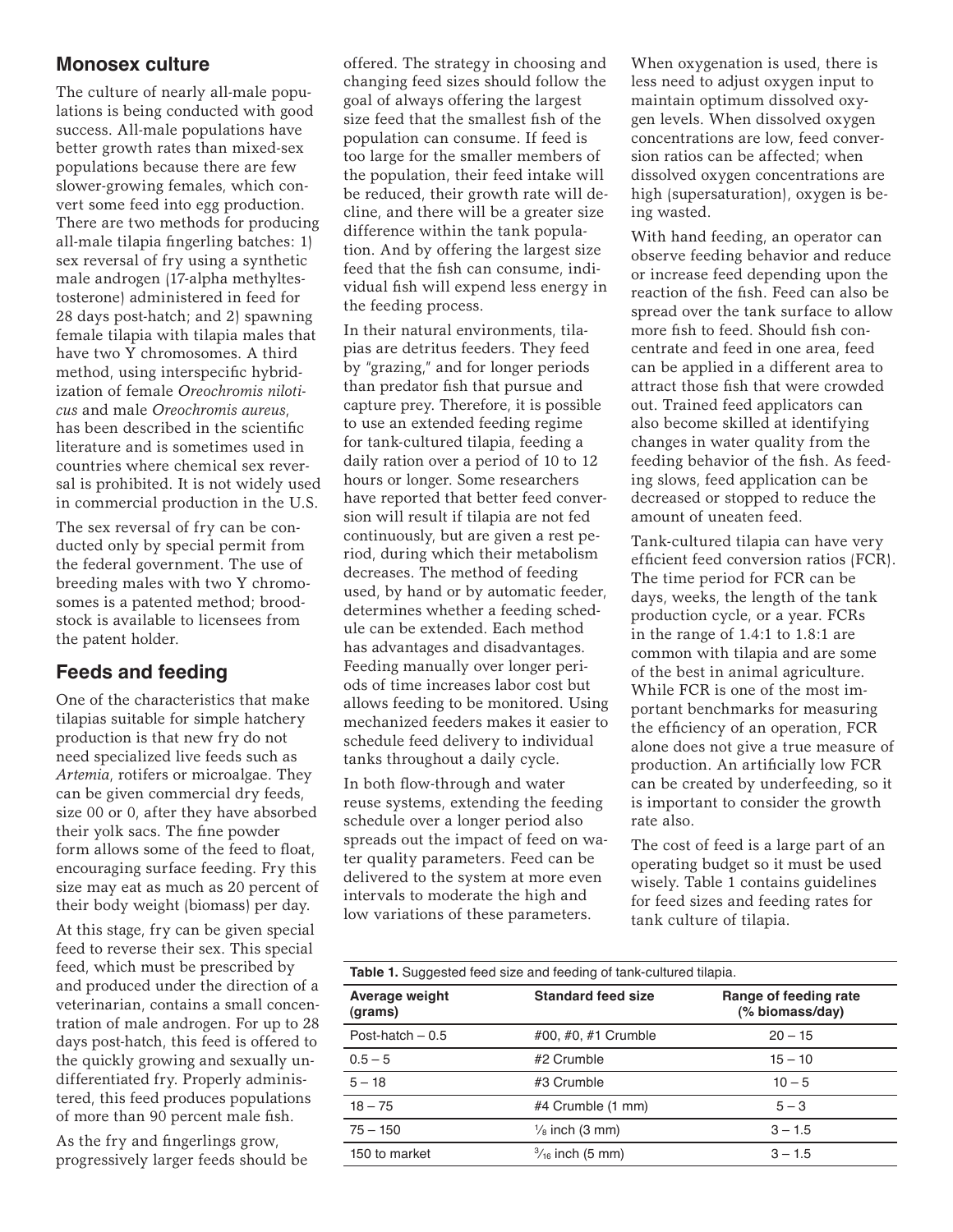To achieve projected weekly weight gains, the corresponding total amount of feed must be fed and consumed by the fish population during that week. In systems that are not properly designed for good solids removal, biofiltration, dissolved gas stripping, and aeration or oxygenation, poor water quality often occurs before the required daily ration is fed. This is especially true near the end of the growing period when biomass is nearing maximum. When this occurs, the manager can 1) reduce or suspend feeding or 2) begin water exchanges.

To ensure that targeted growth rates are achieved for a given week, the manager will estimate the beginning and ending biomass of the tank based upon estimated growth rates, assume a realistic FCR, and calculate the total amount of feed required for that week. For example, if a growth rate of 5.0 grams per day per fish is expected and the tank contains 10,000 fish, a total of 350,000 grams (350 kg) of weight should be gained for the week. Assuming an FCR of 1.7:1, the manager would need to feed 595 kg of feed for the week  $(1.7 \times 350 \text{ kg} = 595 \text{ kg})$ . The daily feed rate would have to average at least 85 kg (595 kg  $\div$  7 days/week  $= 85$  kg). If that feed rate cannot be reached, the manager should look for an explanation so the problem can be remedied. Often poor water quality is the cause of the problem. The fish may not be eating aggressively due to the stresses of high ammonia levels, nitrite toxicity, low dissolved oxygen, high levels of carbon dioxide, or other water quality problems.

## **Water quality requirements**

Tilapia are some of the hardiest fish being cultured; they can withstand water quality conditions and physical handling that would create serious challenges for other species. However, tank culturists need equipment that analyzes the minimum basic water quality parameters of dissolved oxygen, temperature, pH, ammonia, nitrite, alkalinity, chloride concentration, and calcium hardness. The equipment should be of good

enough quality to allow daily measurements, so that daily readings can be compared to determine the effect of increased feed and fish biomass on water quality from one day to the next.

Strict water quality parameters for tilapia culture are difficult to define. Experience at one site may not reflect the same results as those reported in a scientific publication or from another system at another location. There are variables that influence the effect a particular parameter, such as ammonia concentration, has on various fish. Water quality variables interact in complex and often poorly understood ways. Variables such as water temperature, pH, hardness, general fish health, feeding history, and sound and light stressors all have a role in determining whether the lethal level of a particular parameter has been reached.

The following water quality guidelines are based on published information as well as the authors' experience in the tank culture of tilapia. For further information, the following texts are recommended:

C. Lim and C.D Webster (eds). 2006. *Tilapia—Biology, Culture, and Nutrition.* New York: The Haworth Press.

M.B. Timmons and J.M. Ebeling (eds). 2007. *Recirculating Aquaculture.* NRAC Publication No. 01-007. Ithaca, New York: Cayuga Aqua Ventures.

**Temperature** — Optimum growth for tilapia is achieved at 81 to 84 °F (27 to 29  $^{\circ}$ C), but acceptable growth rates are reported at 77 to 90 °F (25 to 32 °C). Temperatures in the extreme upper range make it more difficult to maintain dissolved oxygen concentration.

**Dissolved oxygen** — Operating levels of between 5.0 and 7.5 milligrams per liter (mg/L) are recommended. Growth and feed conversion will be affected by chronically low DO concentrations below 3.5 mg/L. Survival and recovery are possible with short-term exposure (less than 10 minutes) to DO concentrations as low as 0.8 mg/L.

**pH** — Tilapia can survive a wide range of pH, from 5 to 10, but are said to grow best at pH 6 to 9. In tank systems, dissolved carbon dioxide causes pH to decline because of the formation of carbonic acid  $(H_2CO_3)$  in solution. Low pH is not as serious a problem in flow-through systems as in water reuse systems, in which a minimum pH of 6.8 is suggested as the lower limit of tolerance for the nitrifying bacteria of the biofilter. Due to the presence of dissolved carbon dioxide, high pH is generally not a problem in tank systems. (See also Carbon dioxide.)

**Ammonia (NH3)** — Ammonia exists in two forms in the tank environment, un-ionized NH3 (highly toxic) and ionized NH<sup>+</sup>(less toxic). Avoid concentrations of un-ionized ammonia greater than 1.0 mg/L. Consult other sources to understand the relationship between pH and the toxicity of Total Ammonia Nitrogen (TAN), un-ionized ammonia and ionized ammonia.

Nitrite (NO<sub>2</sub>) – Avoid concentrations greater than 5 mg/L nitritenitrogen if chloride (Cl–) is low (less than 10 mg/L). Add rock salt to maintain chloride concentration of 150 to 200 mg/L under normal operating conditions, and increase chloride concentration when nitrite is elevated. The chloride ion alleviates nitrite toxicity and can be added as sodium chloride (NaCl) or calcium chloride  $(CaCl<sub>2</sub>)$ .

**Nitrate (NO3 - )** — Nitrate toxicity can occur if levels in water reuse systems exceed the 300 to 400 mg/L nitrate-nitrogen range. Normal water exchanges during filter backwashing or solids removal generally control nitrate concentrations. Water exchange or a denitrification process may be required.

**Carbon dioxide**  $(CO_2)$  — Maintain at less than 40 mg/L. Elevated carbon dioxide levels cause lethargic behavior or slow feeding response in fish. While tilapia can tolerate a wide range of pH, dissolved carbon dioxide gas stripping is required in water reuse systems to keep pH above 6.8 and promote conditions favorable to nitrifying bacteria in the biofilter.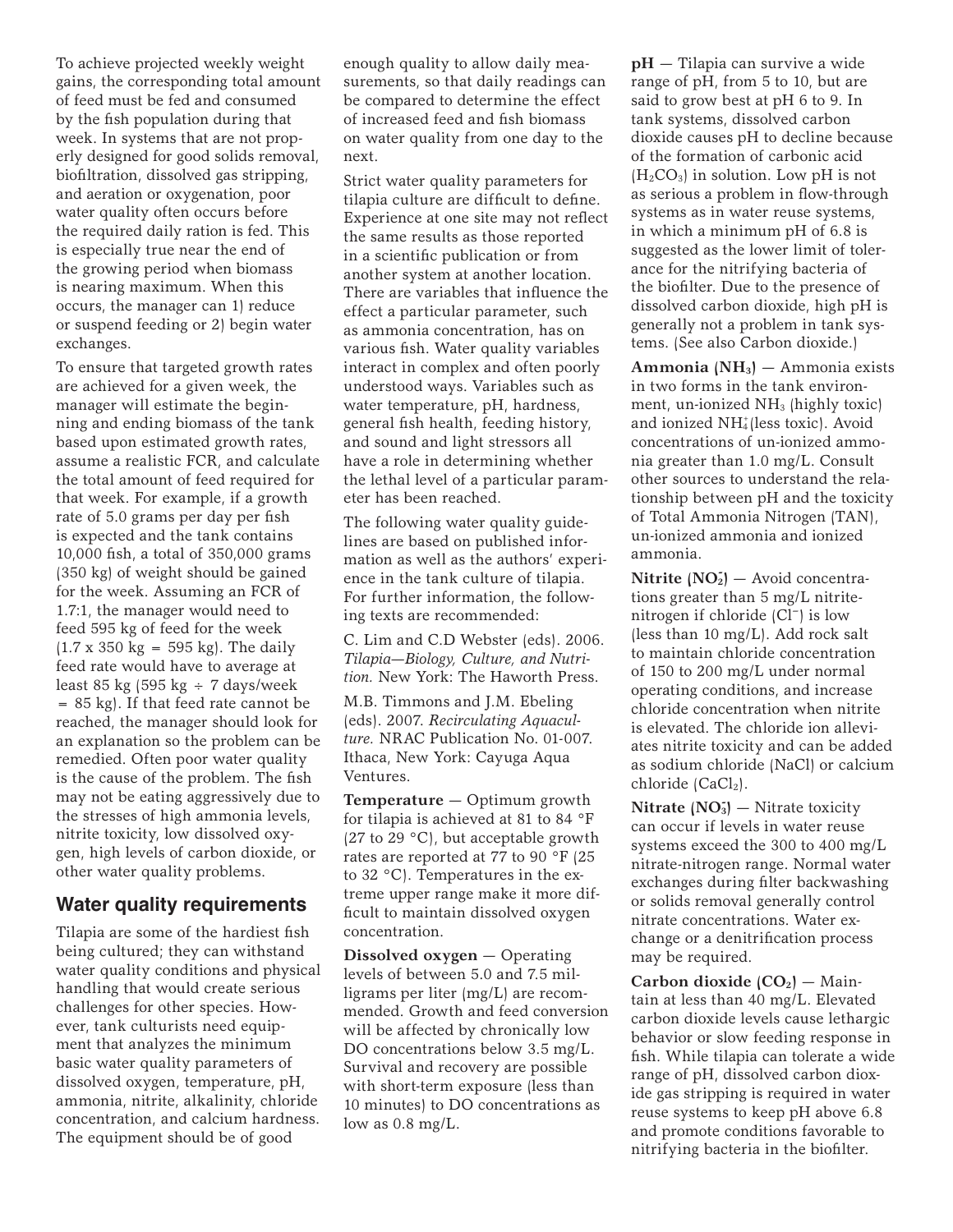**Calcium hardness** — Maintain between 50 and 100 mg/L. Dissolved calcium in the water aids in osmoregulation and relieves stress in fish. It is usually added as calcium chloride  $(CaCl<sub>2</sub>)$ , which dissolves readily and also increases chloride (Cl–).

**Chloride (Cl–)** — Maintain between 100 and 300 mg/L. See description under Nitrite. Also see the Harvesting and Marketing section.

**Alkalinity** — This is the measure of the pH buffering capacity of water, and should be maintained at 100 to 250 mg/L by adding a soluble carbonate or bicarbonate source. Sodium bicarbonate is commonly used because it is readily available, highly soluble, and safe to handle. Dissolved carbon dioxide reduces pH, so higher alkalinities must be maintained if CO2 stripping is poor. Choosing a water source with higher alkalinity reduces operating expenses because less supplemental alkalinity will be needed.

Further water quality guidelines for recirculating aquaculture systems can be found in SRAC publication 452, *Recirculating Aquaculture Tank Production Systems: Management of Recirculating Systems.*

## **Harvesting and marketing**

In the southern U.S., tank culture of tilapia is carried out primarily for the live fish market. The harvesting of tilapia requires a certain amount of preparation and special handling. The generally accepted size for the live tilapia market is approximately 1.5 pounds (680 g), although fish weighing as little 0.75 pound (340 g) and as much as 2.0 pounds (908 g) will find acceptance in some areas. As the average weight of the stock in a tank approaches market size, buyers, harvest crews and live haul transporters should be coordinated.

Tilapia are usually prepared for sale by purging them, or withholding feed for a period before harvest and transporting. This allows the fish to rid their digestive systems of wastes and improves conditions in the hauling tanks during transport to market. Purging time varies and is influenced by water quality conditions, the type of feed and its ingredients, and the preferences of the marketplace. Withholding feed for 3 to 5 days before harvesting and marketing is common. During that time, water should be exchanged to improve water quality and reduce temperature. Lowering the temperature to about 72 °F (22 °C) slows the activity and the metabolism of the fish and increases the dissolved oxygen in the hauling tanks. Fish grown in recirculating systems often develop offflavor, which is thought to be caused by the fish feed or bacterial content of the culture system. Purging helps reduce off-flavor problems and may cause the fish to begin utilizing fat reserves where the compounds that cause off-flavor may be concentrated. Rock salt or non-iodized salt should be added to the hauling tank to help alleviate stressful conditions. Food grade salt that contains the anticaking agent yellow prussiate of soda (sodium ferrocyanide) should not be used, because this cyanide-based compound is toxic to fish. Although it is not currently approved for food fish, rock salt is classified as Low Regulatory Priority (LRP) by the U.S. Food and Drug Administration. Dissolving salt in the transport water brings the salt concentration of the hauling water up to the salt concentration of the fish's blood. Rates of about 6.5 pounds of salt per 100 gallons of water are recommended. This equates to a salinity of about 7.8 parts per thousand (ppt). With appropriate preparation, live tilapia can be transported by truck for 18 hours or more with little mortality, and can be held for live sale for up to 1 week after harvest.

Proper handling of fish during the harvesting stage enhances survival and ensures that strong fish will be available to the buyer in the event that fish must be held in a live facility before sale. Tanks should be drained to a water depth that is

comfortable and safe for harvesters. A depth of about 50 inches (127 cm) is workable if fish are not so crowded that they jump excessively and risk injury to themselves or workers. Close attention should be paid during the draining and crowding process so that dissolved oxygen levels of 4.0 mg/L or greater are maintained. Stressing fish and causing mortality at this stage risks the resources that have been invested in the operation. Minimizing the number of times the fish are handled between the time they are captured in the culture tank and released into the live haul tank will significantly improve their survival when they reach the fish dealer's facility. Scooping the fish in the same basket in which they are weighed and carried to the live haul tank reduces handling and the abrasion and removal of the fish's slime coat.

Harvesters should wear protective eyewear or face shields, gloves, and chest waders or long pants to protect themselves from injury.

All parties involved—the fish producer, the live hauler and the fish dealer—should regard the live fish as a sensitive item, worthy of great care and proper handling, so that all are rewarded with the reputation of producing and delivering a high-quality product.

# **Conclusion**

Much has been learned about the tank culture of tilapia since the early days of production. Successes and failures have added to our knowledge of system design, species selection, stock management and nutrition. There are a number of recurring short courses, workshops and conferences where prospective tank aquaculturists can learn to plan, design, build and operate facilities with confidence. Before putting significant capital at risk, it is to your advantage to use these resources, along with resources available on the Web and from your state Cooperative Extension Service.